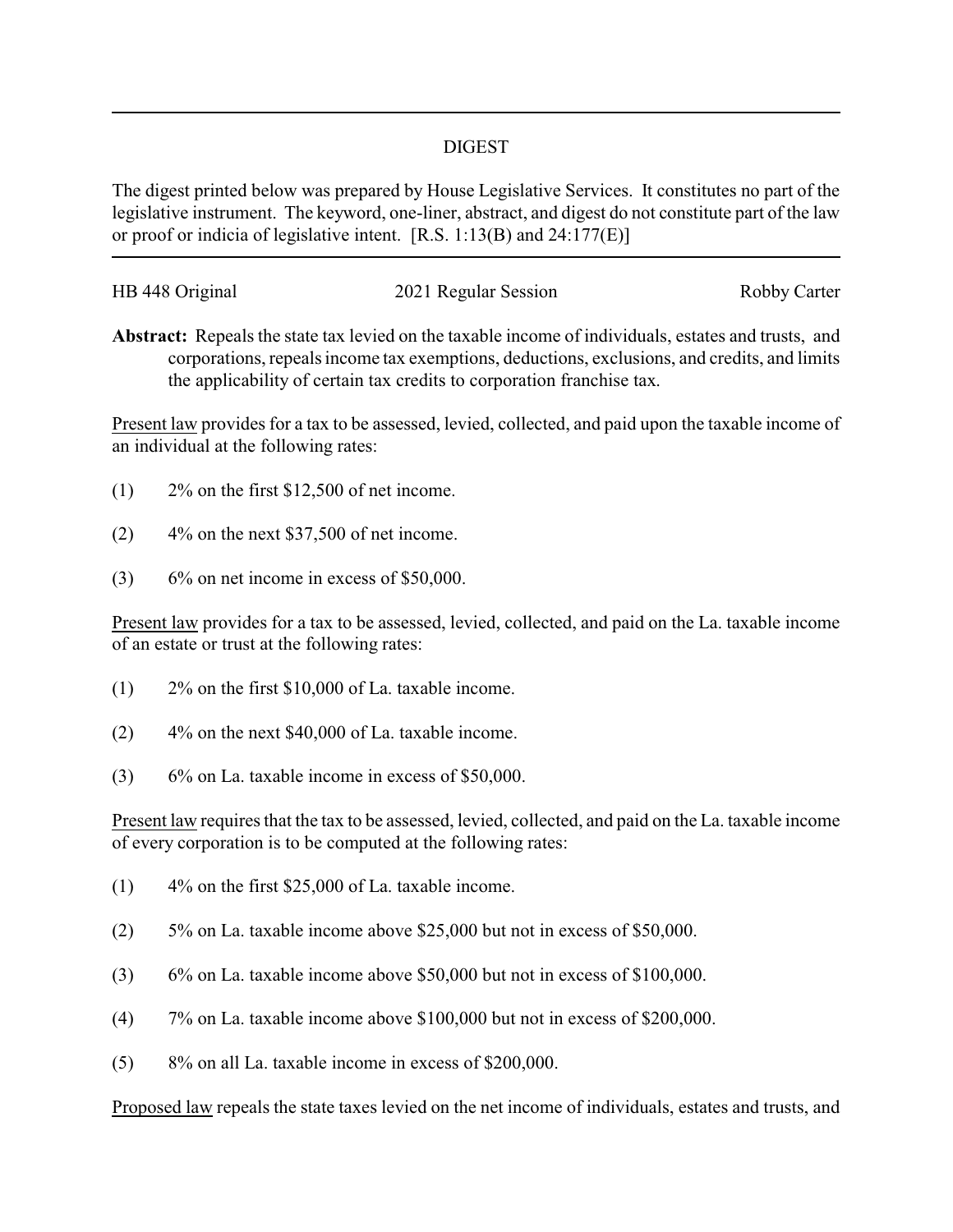corporations.

Present law provides for various individual and corporation tax incentives in the form of deductions, exemptions, exclusions, and credits. Further provides that various credits apply against individual and corporation income and corporation franchise tax liability.

Proposed law repeals the deductions, exemptions, exclusions, and credits provided for in present law.

Proposed law limits the applicability of the following tax credits to corporation franchise tax liability:

- (1) Credit for qualified new recyclingmanufacturingor process equipment and service contracts.  $(R.S. 47:6005(C)(1))$
- (2) Credit for ad valorem taxes paid on inventory. (R.S. 47:6006(A) and (B)(1)(intro. para.) and (2))
- (3) Credit for ad valorem taxes paid for vessels on Outer Continental Shelf Act Waters. (R.S. 47:6006.1(A) and (B))
- (4) Credit for donations to assist playgrounds in economically depressed areas. (R.S. 47:6008(A))
- (5) Credit for donations of immovable property made to public schools. (R.S. 47:6013(A))
- (6) Credit for ad valorem taxes paid by telephone companies.  $(R.S. 47:6014(A), (B), and (C))$
- (7) Credit for research and development expenses and grants awarded by the federal Small Business Technology Transfer Program or a Small Business Innovation Research Grant.  $(R.S. 47:6015(B)(1)$  and  $(2)$  and  $(D)(1)$  and  $(2)($ intro. para.))
- (8) Credit for expenses paid by economic development corporations. (R.S. 47:6017(A))
- (9) Credit for purchases of specialty apparel items from businesses which utilize inmate labor. (R.S. 47:6018(B) and (D))
- (10) Credit for expenses associated with the rehabilitation of historic structures located in downtown development or cultural districts.  $(R.S. 47:6019(A)(1)(a)$  and  $(3)(b)(ii))$
- (11) Credit issued pursuant to the Angel Investor Tax Credit Program. (R.S. 47:6020(D)(2)(a) and  $(b)$  and  $(3)$ )
- (12) Credit for milk producers. (R.S. 47:6032(A) and (D))